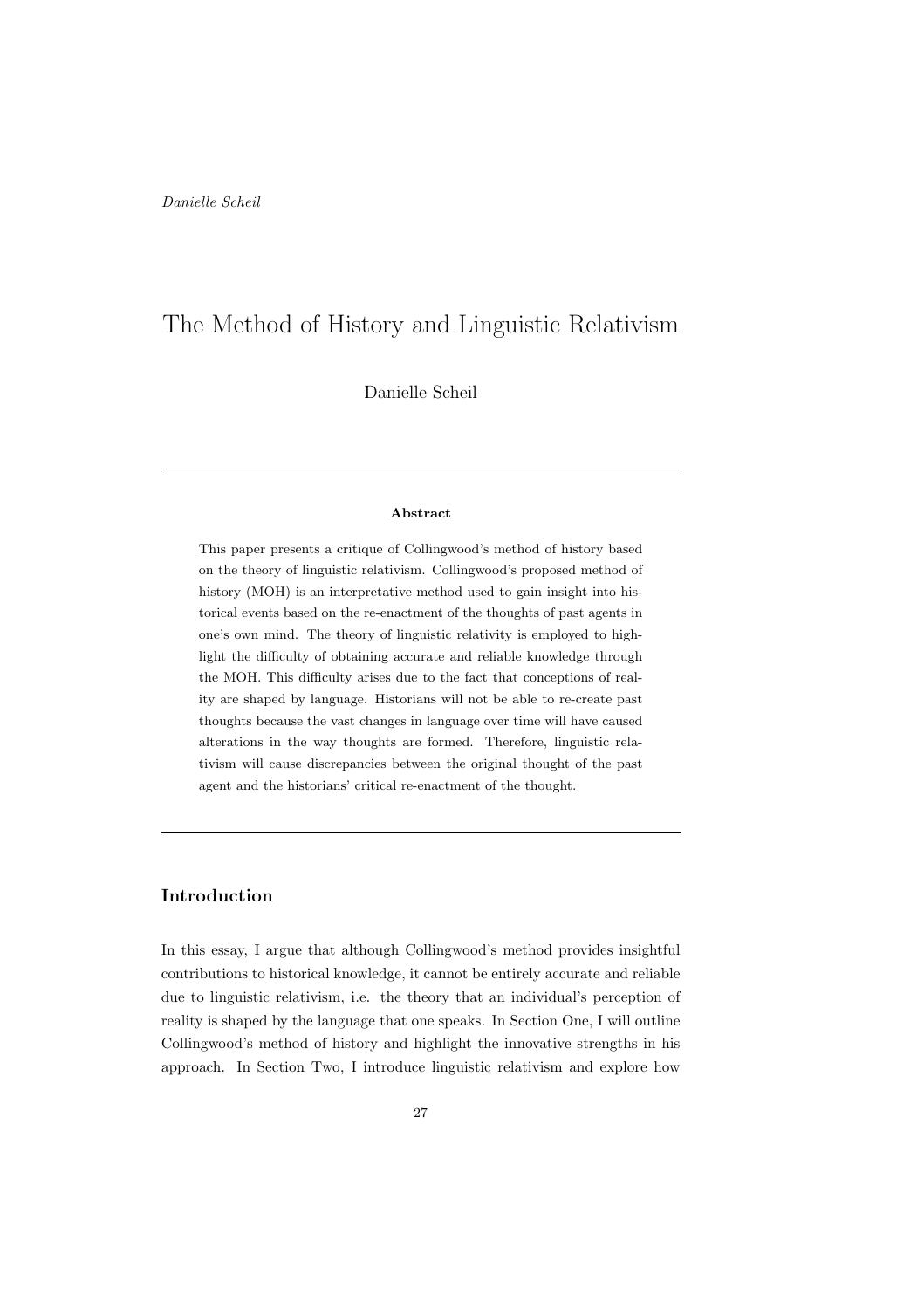our thoughts and conception of reality are affected by language. Section Three presents my critique of Collingwood based on linguistic relativism. The final section will focus on the challenge of reconciling Collingwood's method with the evidence that our thoughts and conception of reality are formed by language. I will argue that linguistic relativism strictly undermines the accuracy of Collingwood's method of history.

### Section I: Method of History

One of the principal claims in Collingwood's method is that history is the study of the mind. He maintains that for the human mind to achieve knowledge of itself one must actively engage in historical analyses. This is founded on the belief that man desires self-knowledge, particularly of his own reason and thoughts, and yet past attempts to gain an understanding of understanding have been unsuccessful.

The field of historical knowledge is the study of human beings and organizations of the past. It involves critically interpreting records of the past, written or unwritten. The main aim of the historian is to analyze these expressions of thought of past human beings through the reconstruction of historical events. <sup>1</sup>

An important distinction in Collingwood's method of history (MOH) is the theoretical division between the outside and the inside of an event. The outside of the event is everything which can be observed or witnessed in terms of action. The inside of an event pertains to the thoughts and motivations of the actor or actors who carried out such actions. Once a historical phenomenon has been discovered, the historian's central task is to delineate the inside of the event. That is to say, to discover the thoughts expressed in the event.

For a historian to discover the process of thoughts that motivated an event,

<sup>&</sup>lt;sup>1</sup> Collingwood emphasizes that the field of historical knowledge is not extended to natural processes. It is concerned only with history as it pertains to rational expressions of behaviour. For instance, a man acting on intuition alone is not in the scope of analyses. Neither is a man who is acting only to fulfil an 'animal instinct,' such as sleeping or eating. By stipulating intentional action as the focus of study, there is an implicit assumption that man's actions are outward expressions of his thoughts.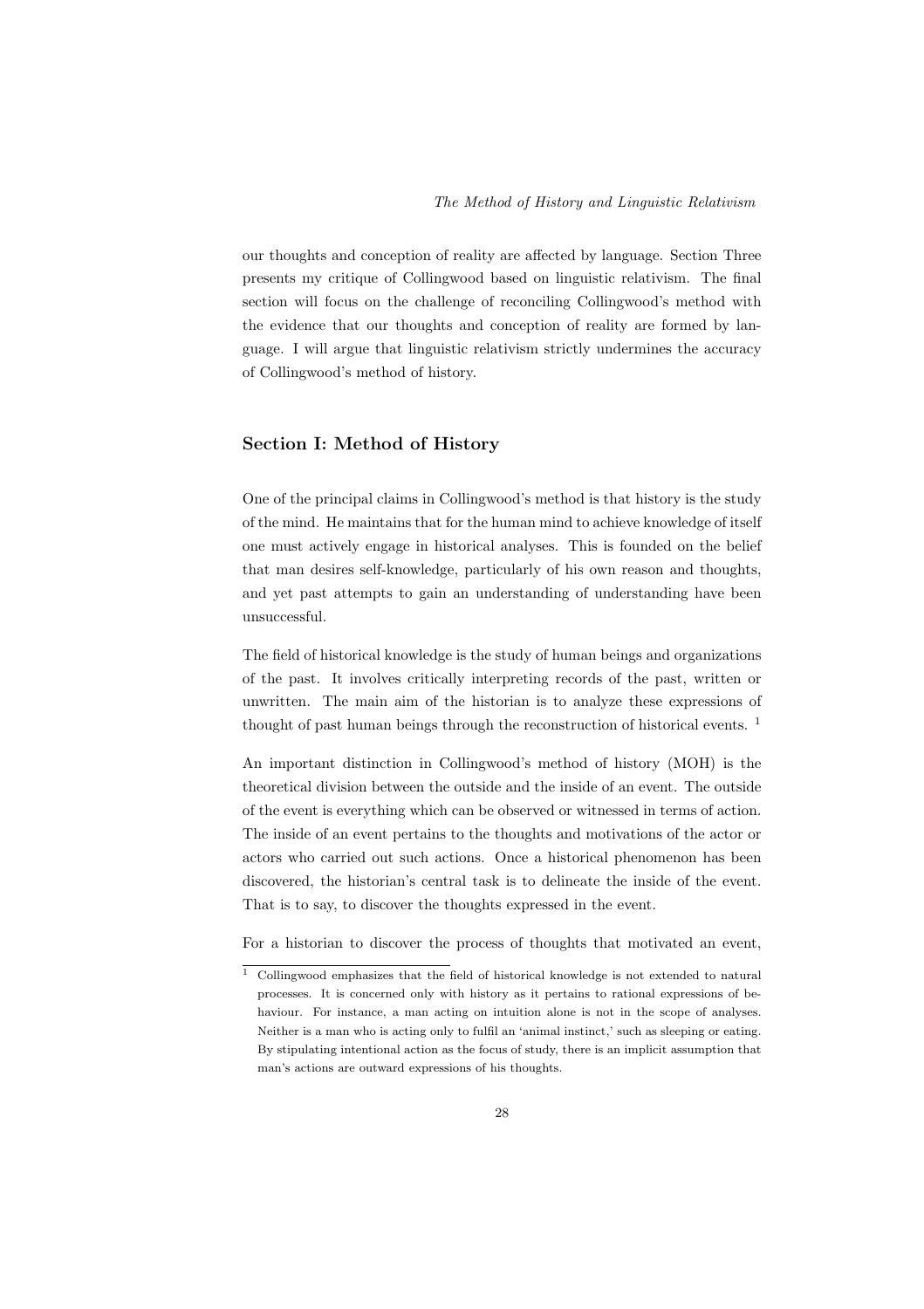he must envision the situation in his own mind. This involves mentally reconstructing the details of an event and imagining the possible reactions of the agent under those circumstances. The historian is trying to discern the motivations of the individual and re-think past thoughts. This process of re-enacting past thoughts requires active participation and critical reasoning. Essentially, in doing so, the historian is bringing past thoughts into the context of his own current knowledge and beliefs. Collingwood is not claiming that historical thinking is completely value-neutral. Rather, he asserts that, 'all thinking is critical thinking' (Collingwood, pp.26). When a historian reconstructs historical thought he is at once analysing and criticizing it.

Collingwood further claims that this method allows the mind to obtain knowledge of itself, as historical thinking involves coming to understand the mind's past cognition. By re-thinking thoughts of the past, the mind comes to understand the reasoning process that it has inherited. The mind also comes to realise its limits if it cannot make intelligible an event in the past. In the proceeding sections I will argue that this further claim undermines the merit of MOH and renders this method vulnerable to the critique of linguistic relativism.

#### Section II: Linguistic Relativism

The theory of linguistic relativism (LR) maintains that the language an individual speaks affects their perception of the world. LR is based on the observation that human beings have communicated using thousands of different languages, each with unique properties; for example, distinct grammatical structures and vocabularies. To communicate properly using such languages, the speaker must conform to the respective linguistic rules. For example, if I wanted to say 'the dog ate the Christmas cookies,' I must use the correct verb tense to indicate that the event happened in the past. In Russian, the verb must also indicate the gender of the cookie-eater. Moreover, in Turkish, a suffix is added to the verb to communicate whether the speaker witnessed the event or if it is only rumoured. Each language is riddled with these subtle complexities that force the speaker to remember unique elements of reality (Boroditsky, 2003).

Yet much further evidence is required to conclude that languages actually impart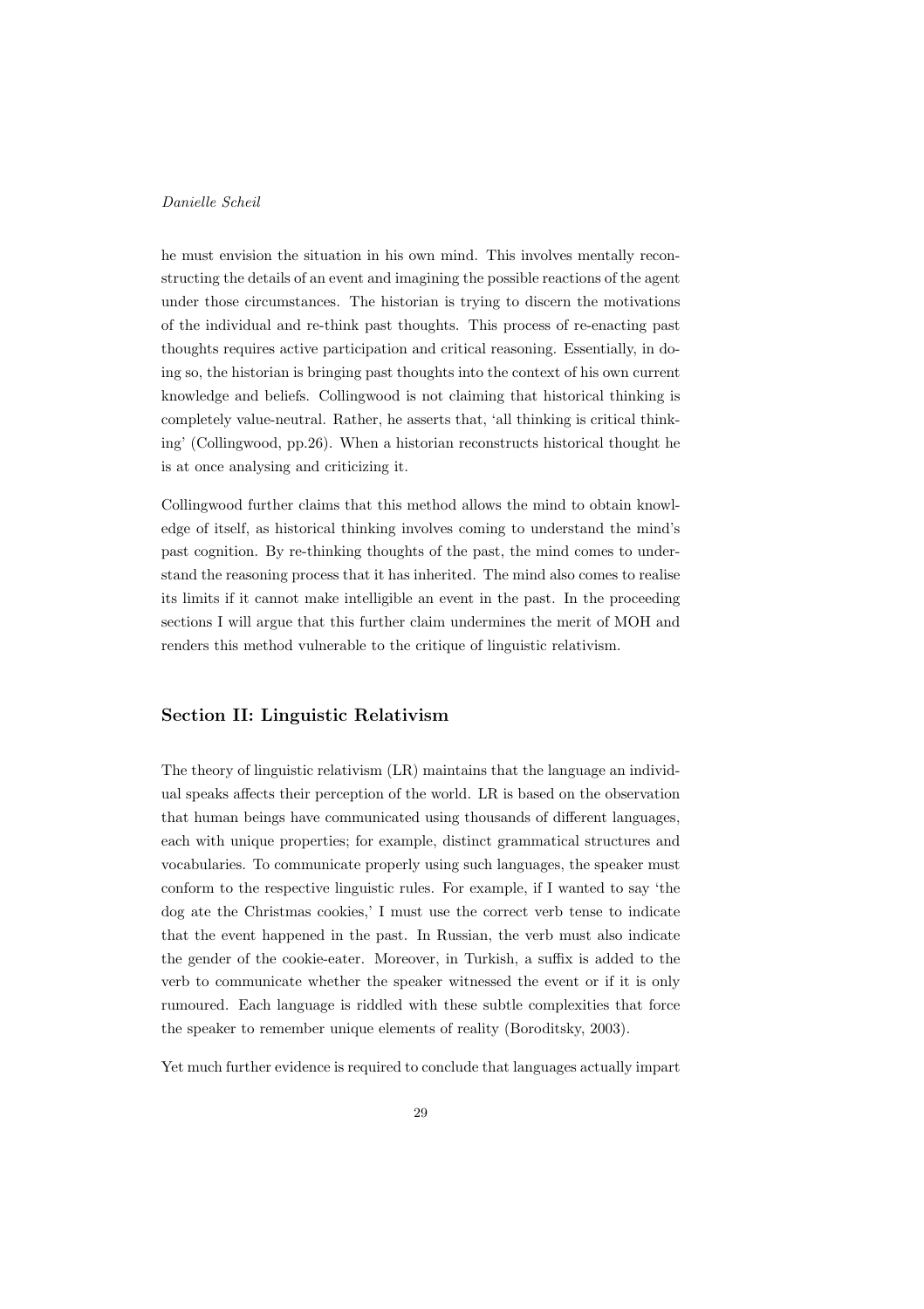different cognitive abilities. Researchers embarked upon testing this hypothesis and have discovered compelling empirical evidence that supports linguistic relativism. These researchers have established that cross-linguistic differences shape temporal ordering and representations of space and objects. Furthermore, our native language influences other fundamental aspects of perception such as remembering the causality in a chain of events and our ability to retain new information (Boroditsky, 2003). An example which was established over two decades of empirical work revealed that individuals who are required to communicate using absolute cardinal directions have a heightened sense of direction. Absolute cardinal directions indicate spatial relationships using north, south, east and west, whereas relative spatial terms are those such as left and right. Certain languages always require the speaker to use absolute cardinal direction, for example by saying, 'the presents are to the east of the Christmas tree.' Individuals who rely on these languages are remarkably better at navigating unfamiliar environments and have a far superior sense of orientation (Gaby, 2010). Their linguistic requirements have enforced and sharpened this cognitive ability.

Researchers have established that language influences many fundamental elements of human cognition. The complex interrelation between language and thought indicates that individuals' mental lives differ much more than previously assumed. Linguistic relativism maintains that speakers have profoundly different conceptualizations of the world based on the requirements of their language.

#### Section III: Insight

The critique presented in this section will argue that the method of history does not provide accurate knowledge of the past because of linguistic relativism. Collingwood asserts that we can gain historical knowledge through the re-enactment of the past by uncovering the process of thought behind events. This claim in itself is not unrealistic. Through the use of archival records, empirical data and historical facts, it is reasonable to assume that the historian could envision himself in a given situation. Then, imagining the potential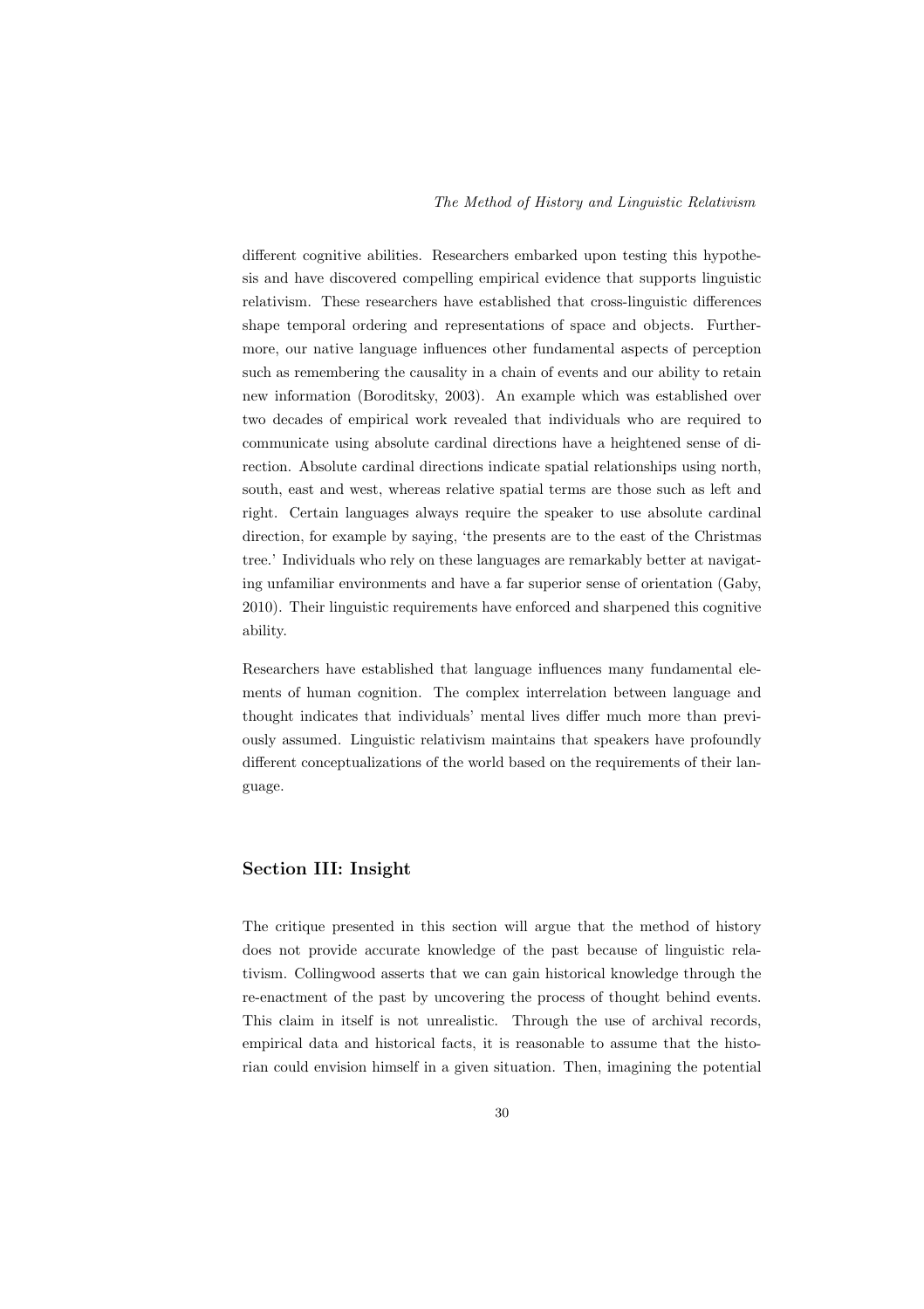emotions and desires that might be felt under those circumstances is a simple act of human empathy. The historian is very likely to recreate many of the same thoughts that were experienced by the original agent. Although there is no way to validate the correctness of the historian's hypothesis, one must be careful about being overly critical. Since delineating the inside of an event is important for historical knowledge, Collingwood's method could still provide ground-breaking insights for explaining the occurrence of past events.

However, it is dubious that MOH enables us to establish that the particular thought imaginatively reconstructed by the historian and the original agent came about through the same cognitive process. For instance, both individuals could have come to the same thought through entirely different methods of reasoning. To say that the historian is capable of having the same thought by means of human empathizing is a much weaker assertion than to say he gained an understanding of the actual mental process behind it. The theory of linguistic relativity demonstrates just how unlikely this is.

Language leads individuals to be attentive to specify elements of reality and dictates which aspects are worthwhile to remember. The focus of an individual is unconsciously shifted onto the factors which are important for later communication. In this way, individuals of different languages are led to perceive different aspect of the world around them. When a historian attempts to recreate past thoughts in his mind, he is inherently biased by his native language. The details which he seeks out in his mental re-enactment will be unique from those observed by a speaker with a different vernacular. If individuals are encoding different details into their mind, then surely this biases their perceptions of a situation.

Suppose we are a historian interested in the event of Leon Trotsky's death in the 1940's. In this scenario, the outside of the event is that he was brutally murdered by a Stalin henchman after he was exiled to Mexico. What remains to be determined is the inside of the event; the actual thoughts, desires and motivations of the Stalin henchman. To begin to understand this event, the historian gathers all the relevant historical data. It is already known that Leon Trotsky was the first commander of the Soviet's Red Army. He was also openly in opposition to Joseph Stalin which is what led to his eventual exile from Russia.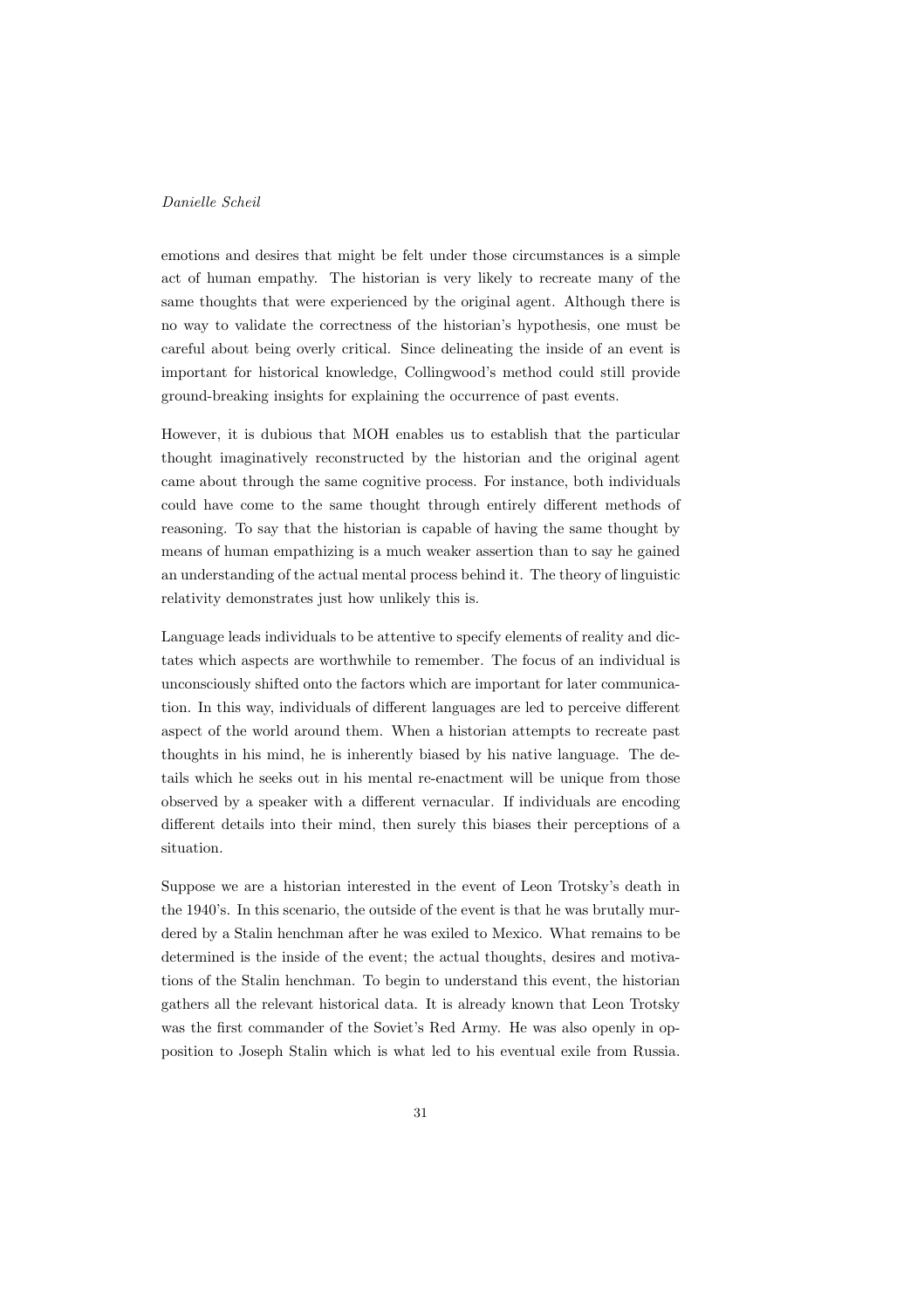Given this historical knowledge, there is already a solid framework to construct the potential motivations of Stalin's henchman. The historian also knows that henchmen are typically political radicals who are faithfully supportive of a campaign and willing to commit crimes for their cause. This information further focuses the list of the potential desires that motivated the action. Through careful reasoning and research, the historian can begin to discern the thoughts that are expressed in this event. However, what the historian will be unable to do is conceptualize the world in the same way as the Russian henchman did.

Leon Trotsky was murdered with an ice pick. However, there are many differences across languages that blur the categorization of this object, creating distortions in how individual speakers conceptualize an ice pick. For example, the grammar boundary between objects and substances is not consistent across languages. In English, objects have a separate plural and singular form while substances do not. Objects can also be counted whereas substances required a unit a measurement to indicate an amount. So for instance, you could say 'one ice pick or two ice picks' but would have to say 'one pound of metal or two pounds of metal.' In Yucatec Mayan, these distinctions do not exist and all nouns require a unitizer. Furthermore, the shape or form of the object must be specified. This means that 'one ice pick' translates roughly into 'one sharp long unit of metal.' By talking about objects as if they were substances, native Yucatec Mayan speakers have been empirically shown to pay much closer attention to the materials that fabricate an object (Lucy & Gaskins, 2001). Another difficulty is the grammatical gendering system that many languages have. Individuals' mental perception of objects is actually prejudiced by the gender which the object has been assigned. Several studies have shown the depth of these biases for how individuals describe and related to objects depending on their grammatical gender (Boroditsky et al., 2013).

These linguistic subtleties have a profound effect on how people perceive events. The historian will not be able to think in the same manner as an individual from another native language. Our cognitive processes and mental lives are greatly influenced by language, yet these predispositions remain imperceptible to us since they are so inherent in the way we have come to think. If the historian comes to a same thought as the original agent but through a different cognitive process, can this still be considered accurate knowledge? Through the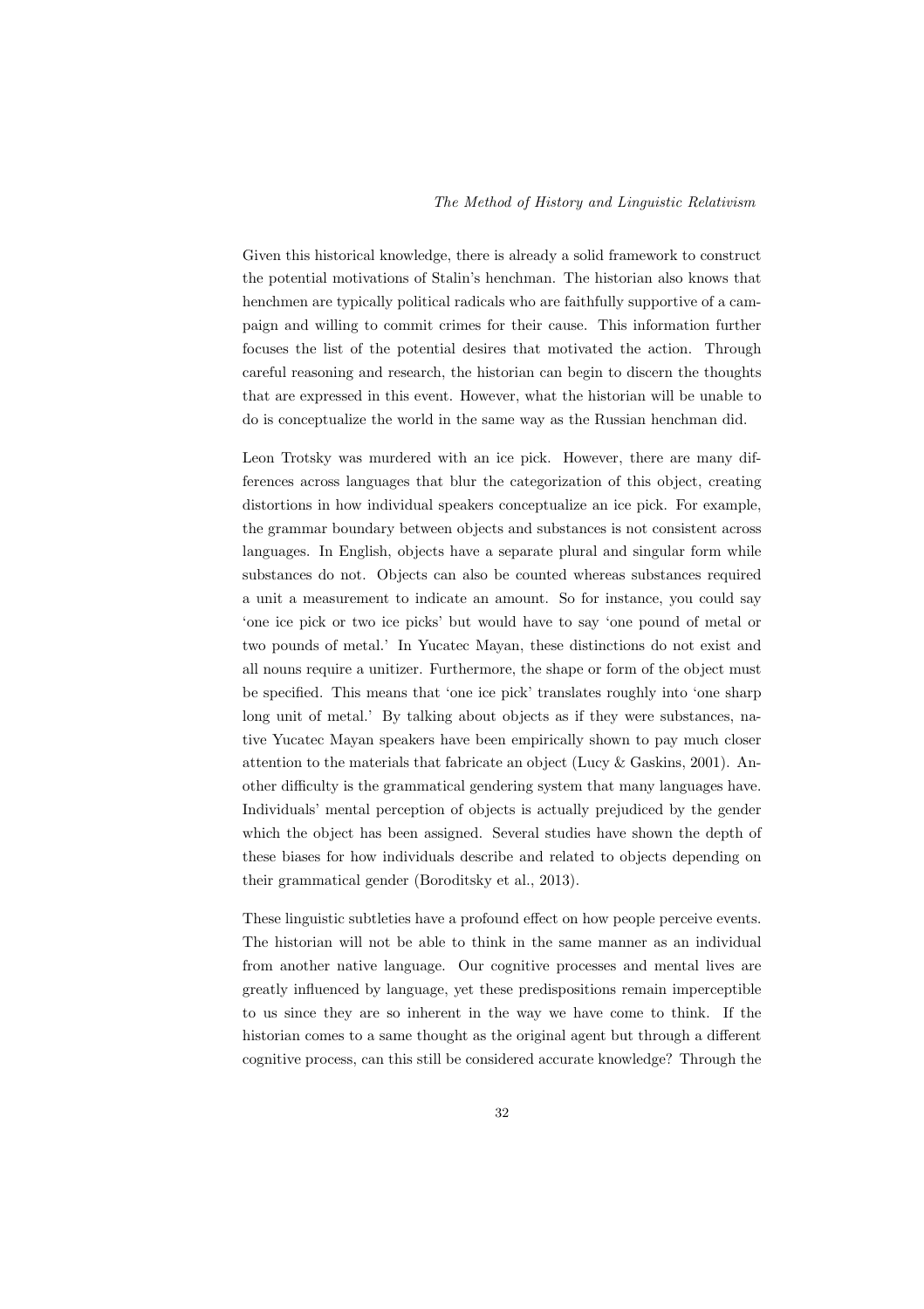same reasoning with which I asserted that we cannot come to know the mind because of linguistic relativism, I maintain that we also cannot come to accurate knowledge.

Collingwood stated that the historian has certain cultural or value biases that that will cause him to critically analyze past events. So biases are not in themselves a problem for the method of history. However, linguistic relativism goes much deeper than this by actually altering the process for how individuals form thoughts. I have illustrated how language requirements alter an individual's cognition. The influence of language is observed in everything from determining which elements of reality a speaker attends to and remembers, to actually sharpening specific mental skills, and even determining how the speaker relates to space and time. Linguistic relativism is not a simple bias that can be accounted for in Collingwood's method of history, it is rather an entrenched mental structure that influences how we form thoughts.

## Section IV: Problem of Reconciliation

One might object that if all historians study events and past agents which share their native language, then she can completely eliminate the problems related to LR. However, this objection seems to overlook how profoundly and rapidly languages change. With each generation, perceptible shifts in a language occur; new words are invented, or original meaning attached to an old word, pronunciations drift and the grammatical structure progresses (William, 2010). The accumulation of changes over long periods of time (e.g. several generations) transforms the language into something arbitrarily distinct. Additionally, the same language but spoken in two independent cultural environments will not necessarily share the same changes. The language will become linguistically estranged between the two cultures until eventually the dialects become incomprehensible to the other. The historian researching back through the decades will be confronted by these profound transformations to his native language which he will have to interpret.

This reveals a deeper, more fundamental problem that linguistic relativism causes for the method of history. In Collingwood's method, the historian is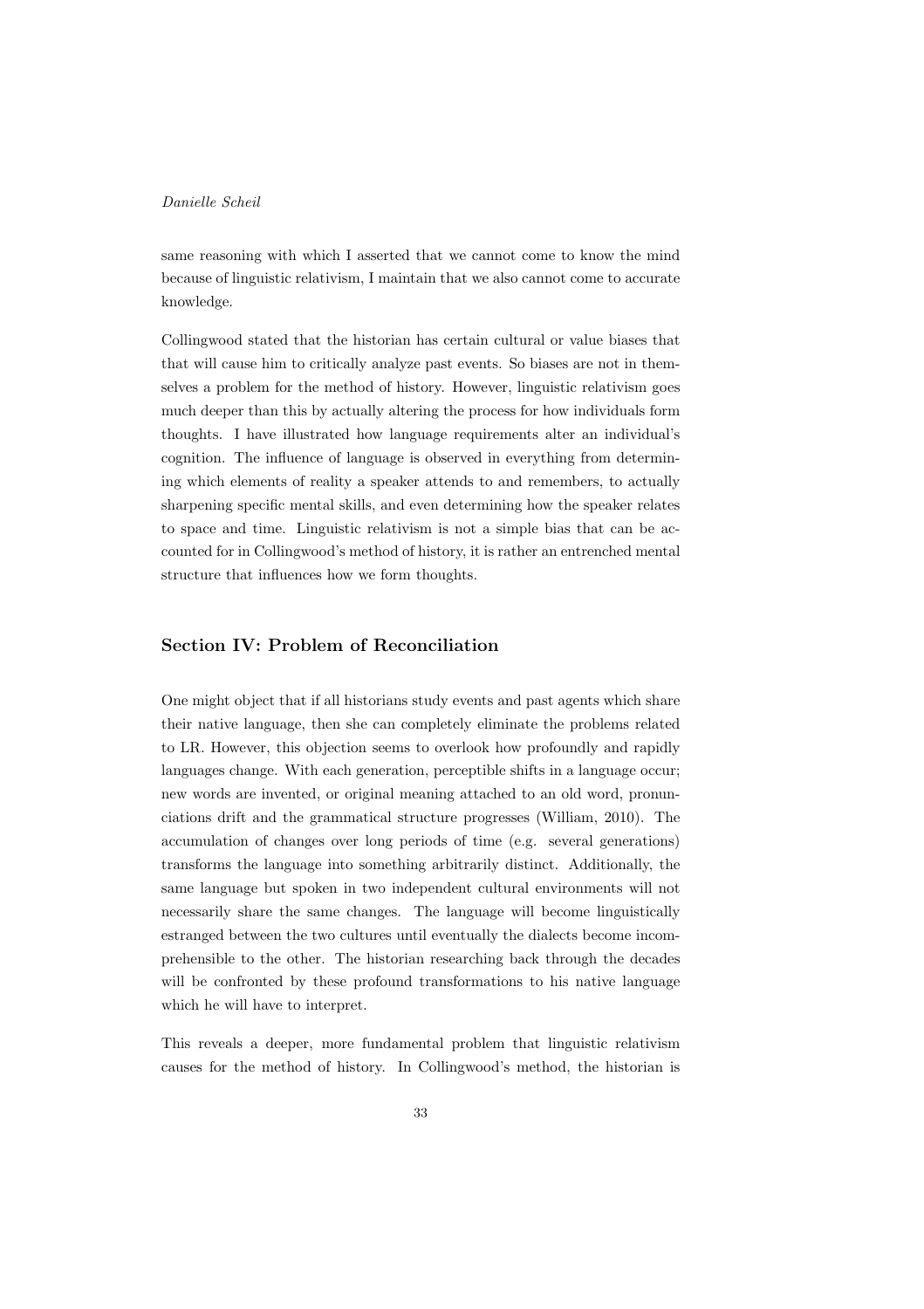critically evaluating the thoughts of a past agent. The historian knows that many past beliefs have now been proven false and that individuals of the past held many irrational beliefs. When the historian re-enacts past events, he is also criticising them through his (allegedly) more advanced epistemic beliefs. The historian is supposed to form a judgement on the thought's intelligibility and correct for the inaccuracies in it. This method is radically different from the approach necessary to study foreign languages. If an individual wants to interpret a foreign language, they must assume that there is an underlying coherence and a rational meaning in the message being communicated. The principle of charity maintains that to interpret a foreign language we must grant that the speaker has approximately true beliefs (D'Oro, 2004). These two methods posit fundamentally different assumptions about the rationality and reason of the agent being studied. These underlying assumptions illustrate why linguistic relativism and the method of history are incompatible.

#### Section V: Conclusion

This paper aimed to highlight one of the central difficulties in attaining historical knowledge through MOH. The method of history is an attempt to gain an understanding of past events through the study of historical thoughts. Through a process that appeals to historical records as well as human empathy, the historian will be able to discern some of the beliefs and desires held by the past agent. Interpreting the thoughts expressed in past events is a fundamental stage in developing historical understanding. Yet, Collingwood took his claim too far. He maintained that by re-thinking historical thoughts, the mind can acquire accurate and reliable knowledge of past events. This assertion relies on the assumption that the cognitive process is sufficiently similar between the historian and the past agent.

The principle of linguistic relativity undermines this claim as it demonstrates the complex interrelation between thoughts and language. An individual's perception of the world is profoundly influenced by their native language. These profound differences in the mental lives of individuals imply that even if a historian comes to the same thought as the original agent, it will be through an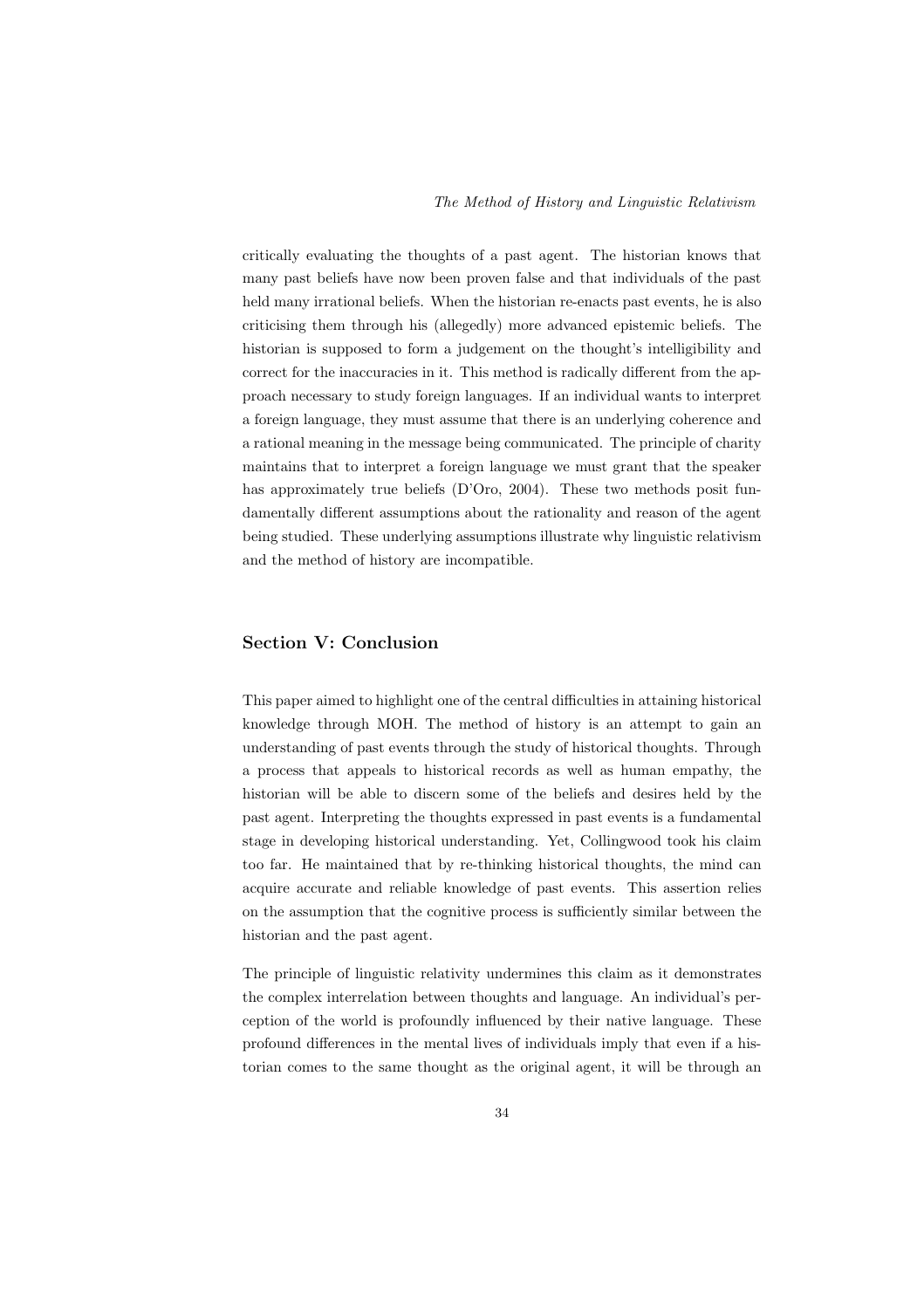entirely different reasoning process. I maintained that this cannot be classified as accurate knowledge. Moreover, when an individual wants to interpret a foreign language, they must assume that there is rationality and consistency in the underlying message. This is fundamentally different than the historian whose task inherently involves critically analyzing the rationality of a thought. This implicit difference in methods demonstrates that linguistic relativity and the method of history cannot be reconciled to gain accurate knowledge.